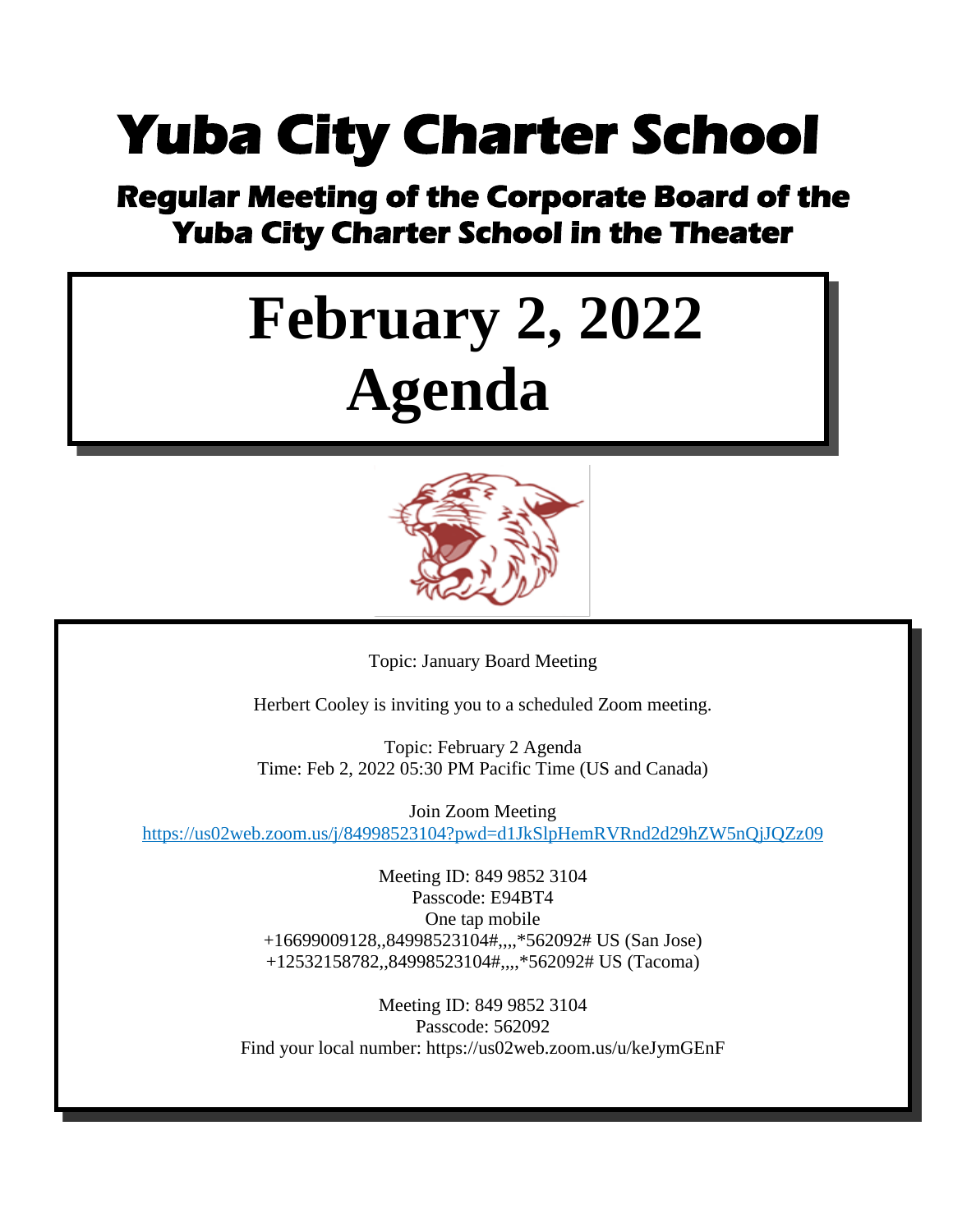#### **2021-2022 CORPORATE BOARD REGULAR MEETING February 2, 2022- 5:30 p.m. 256 Wilbur Avenue, Building A Yuba City, CA 95991**

All meetings of the Yuba City Charter School Corporate Board are open to the public. From time to time, the Board may be required to discuss certain matters, as defined by State Law, in a closed session. When such an occasion arises, the presiding officer will announce that the Board is adjourning to a closed session, and will explain the purpose of the closed session.

#### **I. CALL TO ORDER**

#### **II. ROLL CALL**

| Pete Bakis, President         | Marvin Gieber, Vice President/Treasurer |
|-------------------------------|-----------------------------------------|
| Geri Yadon, Secretary/Clerk   | Suzanne Heringer, Trustee               |
| Tara Perrin-Preus, Trustee    | James Ferreira, Superintendent          |
| Shelley Priddy, YCUSD Liaison | Jasmine Norton-Smythe - ASB President   |
|                               |                                         |

#### Notice to the Public:

Members of the audience are given an opportunity to address the Board regarding items not listed on the agenda. If you wish to speak about an item not appearing on the agenda, please fill out a Speaker Card noting the topic about which you wish to speak and present it to the Board Recorder. If you wish to speak about more than one topic, please fill out a separate card for each topic. The President will recognize those members of the audience who wish to speak. The President may set a time limit on each person's remarks, if necessary. Each person wishing to speak will be asked to identify himself before speaking. No action will be taken during *these discussions or presentations. Public comment shall be limited to matters within the "subject matter* jurisdiction" of the Board. A matter is within the "subject matter jurisdiction" of the Board if it relates to the roles and responsibilities of the Board as set forth in the Board bylaws. Speakers are cautioned that under California *law no person is immune from liability for making intentionally false or defamatory comments regarding any person simply because the comments are made at a public meeting.*

#### **III. PLEDGE OF ALLEGIANCE/MOMENT OF SILENCE**

*The audience will be asked to stand for the Pledge of Allegiance followed by a moment of silence.*

#### **IV. COMMENTS FROM THE PUBLIC ON ITEMS NOT ON THE AGENDA**

**V. Public Meeting – English Learner Advisory Committee, District English Learner Advisory Committee, Parent Advisory Committee 1. LCAP**

#### **VI. AGENDA REORGANIZATION**

- **VII. DISCUSSION ITEMS**
- **A. Budget & Financials – LCAP**
- **B. ASB Report**
- **C. School Safety**
- **D. Capturing Kids Hearts**

#### Notice to the Public:

As the Board discusses agenda items, audience participation is permitted. Generally, the President will ask Board Members for their remarks before recognizing requests to speak from the audience. At the President's discretion, agenda items may be considered in other than numerical order.